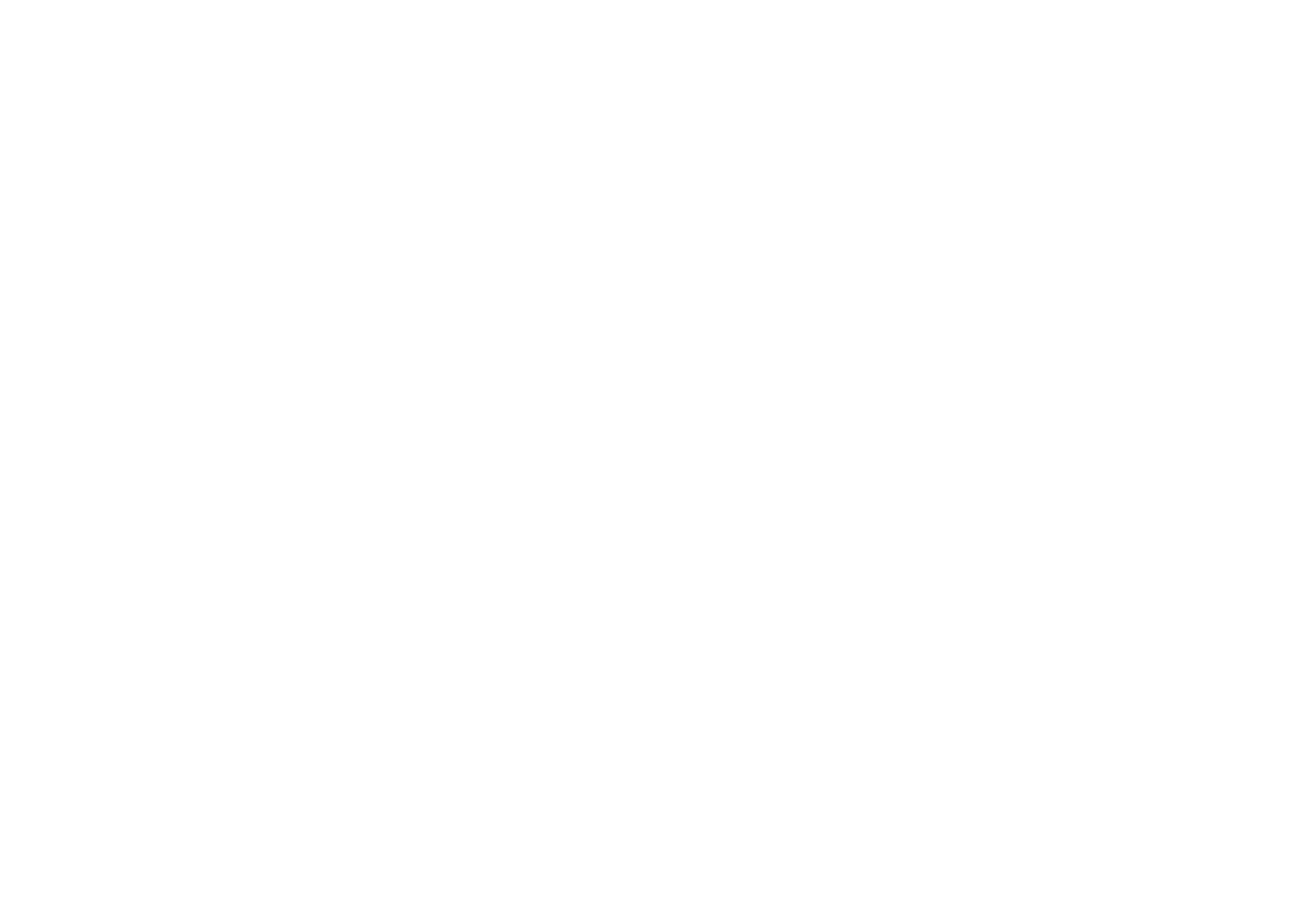# **NEED ASSISTANCE ?**

**If you have any issues or warranty service questions, contact your local ANEST IWATA affiliate before returning to your place of purchase.** 

#### **ANEST IWATA-MEDEA, INC.**

Portland, Oregon U.S.A. +1-503-253-7308 (M-F) info@iwata-medea.com www.iwata-medea.com

#### **ANEST IWATA SOUTH-EAST ASIA CO., LTD.**

Bangkok, Thailand +66-(0)-2643-2870 www.anest-iwatasoutheastasia.com

#### **ANEST IWATA SOUTH AFRICA (PTY) LTD.**

Johannesburg, Republic of South Africa +27-11-463-2169/2265/2223 www.anest-iwata.co.za

#### **ANEST IWATA CORPORATION**

Yokohama, Japan +81-(0)45-591-1111 www.anest-iwata.co.jp

#### **ANEST IWATA STRATEGIC CENTER**

Cardano al Campo, Italy +39-0331-733120 www.anest-iwataeu.com

#### **ANEST IWATA SHANGHAI**

Shanghai, China +86-(0)21-6407-9713 / 15 / 16 www.anest-iwata-sh.com

#### **ANEST IWATA RUS LLC**

Moscow, Russia +7-495-938-77-28 www.anestiwata.ru

#### **ANEST IWATA AUSTRALIA PTY LTD.**

Mt. Druitt, NSW +61-(02)-9853-2000 www.anest-iwata.com.au

#### **ANEST IWATA (U.K.) LTD.**

Neots Cambs, England +44-(0)1480-405419 www.anest-iwata.co.uk

#### **ANEST IWATA MOTHERSON LTD.**

Uttar Pradesh, India +91-(0)120-4600500 / 14 / 17 www.aircompressors.com

#### **CENTURY TRADING CO., LTD.**

Seoul, Korea 82-2-2163-0300 www.centrading.co.kr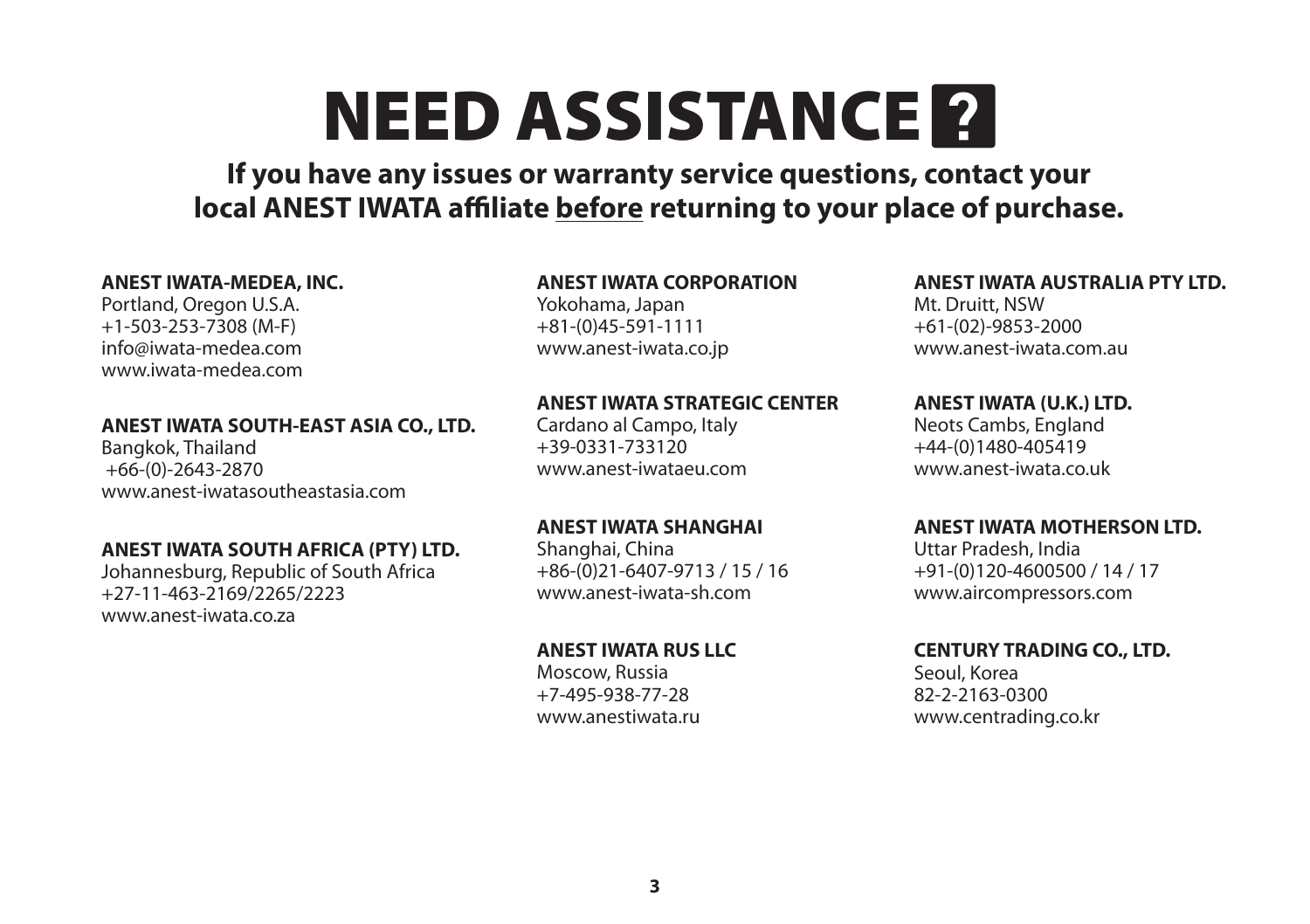### **ASSEMBLY INSTRUCTIONS**

#### Unpack the compressor and all components:

- Iwata Smart Jet Airbrush Compressor (IS 850)
- Coiled Airhose (IS 130)
- Iwata Straight Shot Airhose
- Moisture Filter With Gauge And O-Ring
- Replacement Air Intake Filter
- Airhose Adapters (for use with Badger, Aztec and Paasche airbrushes)
- Operating Instruction Manual

#### **VOLTAGE CAUTION - READ CAREFULLY -**

*If you bought the compressor in the country you're going to use it, it's completely ready- to-go. If you're going to transfer the compressor to another country with a different voltage, you'll need a plug adapter and the appropriate power converter. These items typically are found at hardware stores or electronic stores. Using compressors with the wrong voltage adapters and converters can damage the compressor or result in an electrical fire.*

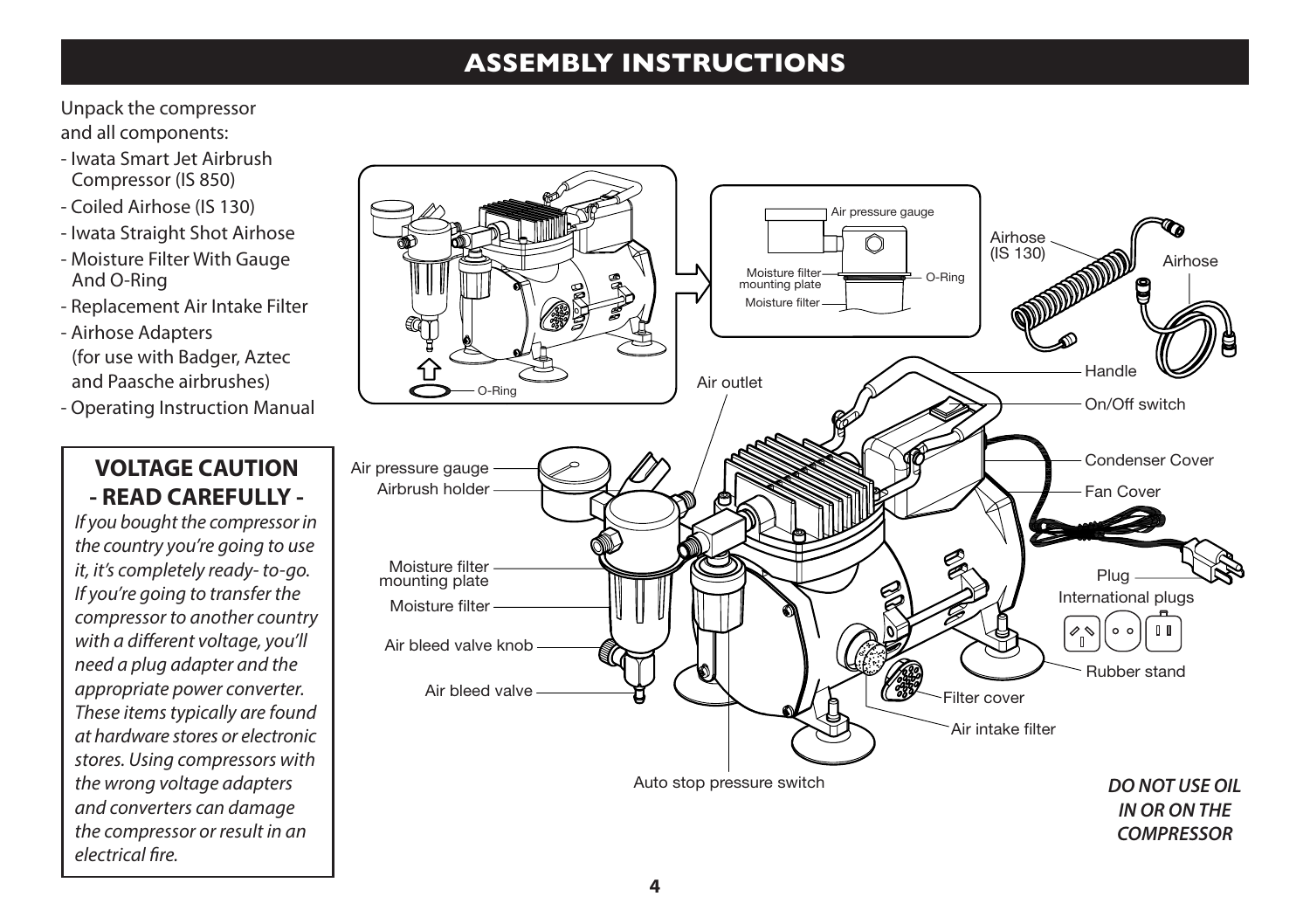## **GETTING STARTED**

**CAUTIONS:** 

- **Always work in a well-ventilated area and away from flammable solvent vapors or wet surfaces.**
- **The air compressor can become very hot during prolonged use. Avoid running continuously without a break for more than 1 hour at a time. Use caution when handling the compressor at this time.**
- **The motor is thermally protected and automatically shuts off the compressor when it becomes overheated. If this occurs turn the compressor off and wait to restart until after it cools.**
- **DO NOT place the air compressor between you and your work area or directly under an area being sprayed. This could allow for over spray from the airbrush to flow into the air intake of the compressor and damage the unit.**
- 1. Place the moisture filter with gauge into the moisture filter mounting plate located on the front of the compressor (near the airbrush holder). Make sure that the gauge is located on the same side as the airbrush holder.
- 2. Roll the o-ring from the bottom of the moisture filter to the moisture filter mounting plate until it fits into a groove and tightly secures the moisture filter to the plate.
- 3. Screw the coiled airhose onto the compressor.
- 4. Screw the other end of the coiled airhose onto the moisture filter's front facing small screw.
- 5. Screw the large end of the Iwata Straight Shot Airhose onto the moisture filter's large screw (air outlet near the airbrush holder).
- 6. Screw the Iwata Straight Shot Airhose onto the airbrush. If you're using a brand of airbrush other than Iwata, use the appropriate adapter.
- 7. Plug the unit into a grounded wall outlet. If using an extension cord, use only a three prong grounded extension cord (minimum 16 AWG required).
- 8. Turn ON the unit by pressing the on/off switch. The unit will run for a couple seconds then stop. When you push down the trigger on your airbrush, the compressor will come on and when you release the trigger the unit will stop. This is the automatic shut-off feature which prolongs the life of your motor.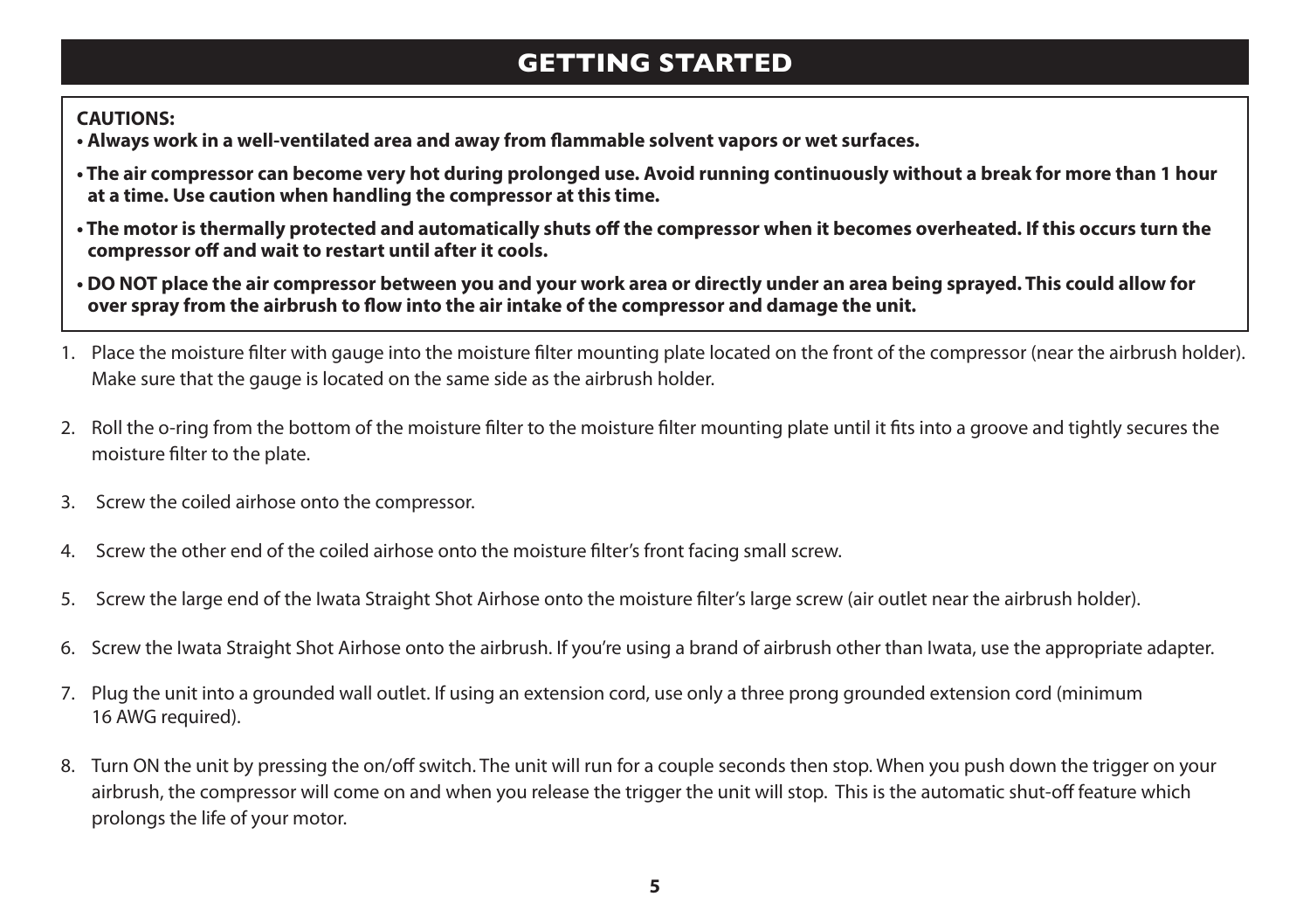# **GETTING STARTED (CONTINUED)**

9. Turn the air bleed valve knob toward "+" to increase pressure and toward "-" to decrease pressure while spraying air from the airbrush. **NOTE: When you turn the air bleed valve knob to lower the pressure, the automatic shut-off feature is disabled.**

10. When the airbrush is not in use it may be placed in the airbrush holder.

**NOTE ON MOISTURE:** Moisture will condense in the clear bowl of the moisture filter. To release this built-up moisture, use a paper towel and press it against the air bleed valve at the bottom of the moisture filter. Turn the air bleed valve knob toward the "–" sign. How often you need to do this will vary depending on humidity.

# **ENDING A SESSION**

- 1. Release any built up moisture in moisture filter.
- 2. Turn off the compressor.
- 3. Release any leftover air by pressing down on your airbrush trigger (being careful of any excess paint) or unscrewing your airbrush from the airhose.

# **MAINTENANCE**

#### **CHANGING THE AIR INTAKE FILTER**

The filter only needs to be changed if it's significantly dirty or dirty enough to cut air flow into the compressor. Inspect your air intake filter once per week with heavy compressor use.

- Use your finger to pull out the filter cover and air intake filter.
- Remove the sponge-like air filter and replace with new air intake filter (Part # IS 012 10 pack).
- Push filter cover with new air intake filter back into place.

#### **RELEASING BUILT-UP MOISTURE IN THE MOISTURE FILTER**

- Use a paper towel and press it against the air bleed valve at the bottom of the moisture filter.
- Release moisture by turning the air bleed valve knob toward the "-" sign. This will open the bleed valve and drain the collected moisture.
- For optimal performance, do not allow excess water build-up in the moisture filter.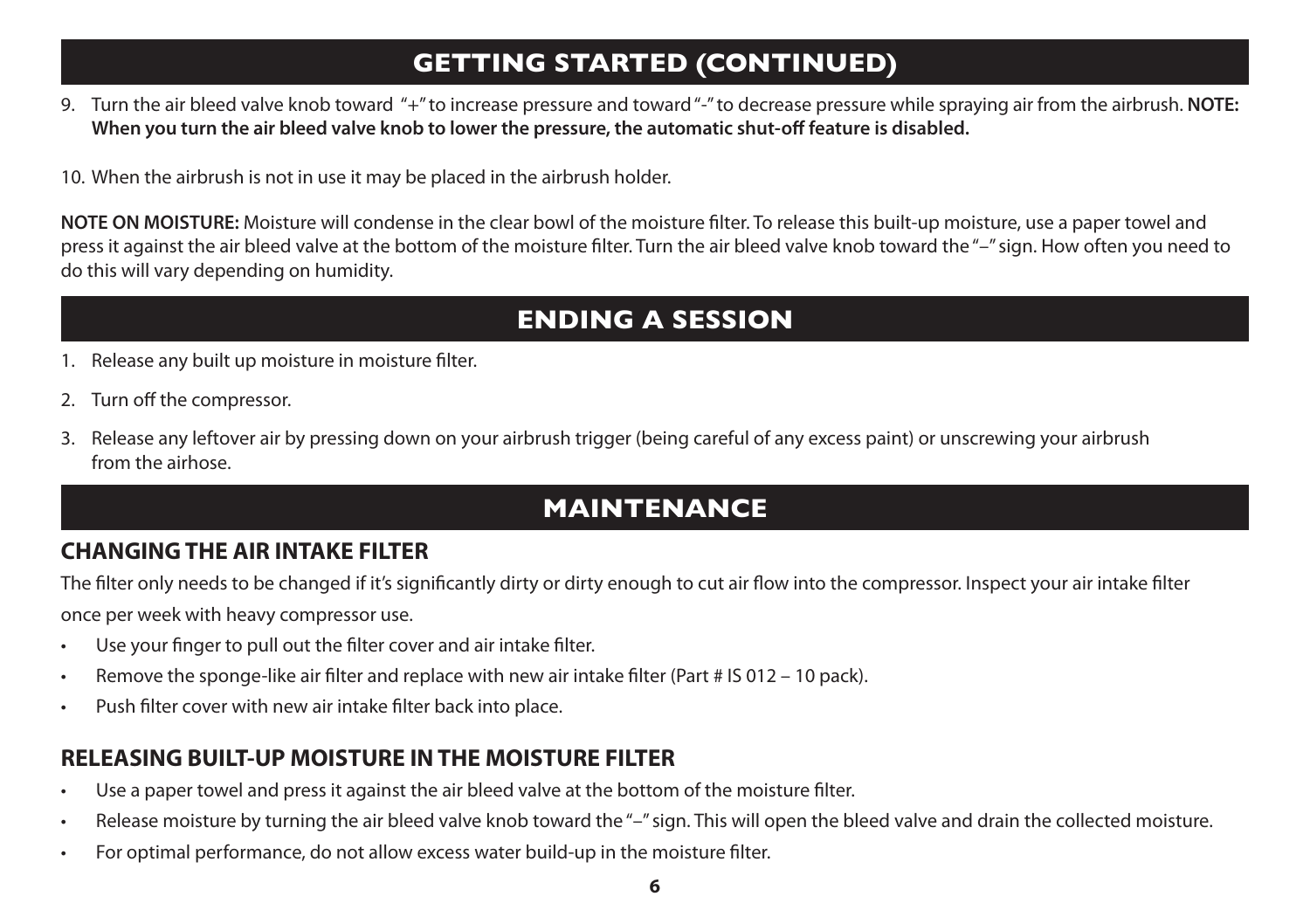## **TROUBLESHOOTING**

#### **COMPRESSOR TURNS ON AND OFF WHILE AIRBRUSH IS NOT SPRAYING AIR.**

The compressor has an air leak. When this happens:

- 1. Spray all connections with a soapy water solution. Resulting bubbles indicate an air leak.
- 2. Tighten connections.
- 3. If bubbling doesn't stop, try wrapping threads with thread sealant tape (max 3 wraps only) or applying beeswax to the threads. Both methods provide an airtight seal.
- 4. If the air leak is in the middle of an airhose the hose will need to be replaced.

#### **COMPRESSOR SUDDENLY TURNS OFF**

The thermal overload switch will turn off your compressor before it overheats. Allow unit to cool down. The switch will automatically reset itself.

#### **FOR ANY OTHER PROBLEMS OR ISSUES**

**Contact ANEST IWATA-MEDEA at 503-253-7308 or email at: info@iwata-medea.com**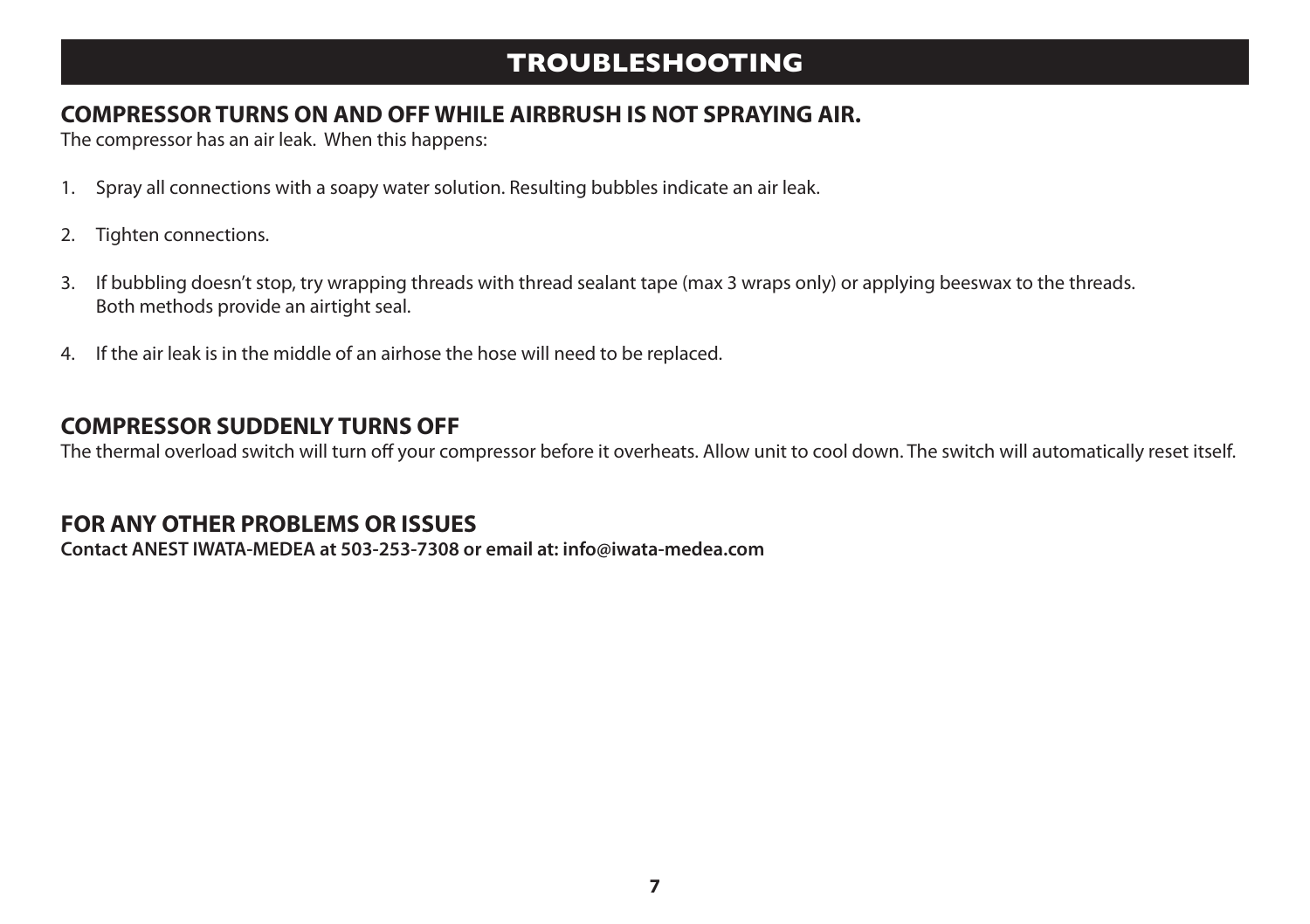# **WARRANTY**

All Iwata compressors are *Warranted* against all manufacturing defects of material and manufacture or workmanship for a period of ONE year from the date of purchase\*. This warranty does not cover intake air filters as periodic replacement of these parts is REQUIRED due to normal wear. Any part or material that is or becomes defective so as not to be usable within this period will be repaired or replaced. This warranty does not cover damage caused by negligence or a compressor that has been altered or abused in any way.

Call or email Anest Iwata-Medea before returning a compressor for the appropriate procedure for warranty repairs. Any material that is shipped to Anest Iwata-Medea without prior authorization will not be accepted.

- Anest Iwata-Medea offers technical support over the phone at no charge. **Call Customer Care at 503-253-7308 Monday – Friday, 8am – 4:30pm Pacific Time.** Telephone support includes general usage information, cleaning tips, and troubleshooting.
- **NOTE:** All compressors returned for repair must have a Return Authorization Number. **Please call 503-253-7308 to obtain an RA number**, instructions and shipping address.

Warranty service will be provided only at authorized Anest Iwata-Medea service centers. You must pay all charges for shipping/ transporting your Iwata compressor to/from these service facilities.

*Anest Iwata-Medea, Inc. will not be responsible for damage to persons or property, commercial loss or any other incidental or consequential damage caused by a defective compressor. However, some states do not allow the exclusion or limitation of incidental or consequential damages, so the above limitations may not apply to you.* 

*All implied warranties, including any warranty of merchantability or fitness are limited to the duration of this written warranty. However, some states do not allow limitations on how long an implied warranty lasts, so the above limitation may not apply to you.*

*\* Please keep the sales receipt.*

*Genuine Iwata*

Copyright © 2016 Anest Iwata-Medea, Inc. All rights reserved. Iwata® and the Iwata logo are registered trademarks of Anest Iwata Japan. All other trademarks are the properties of their respective owners.